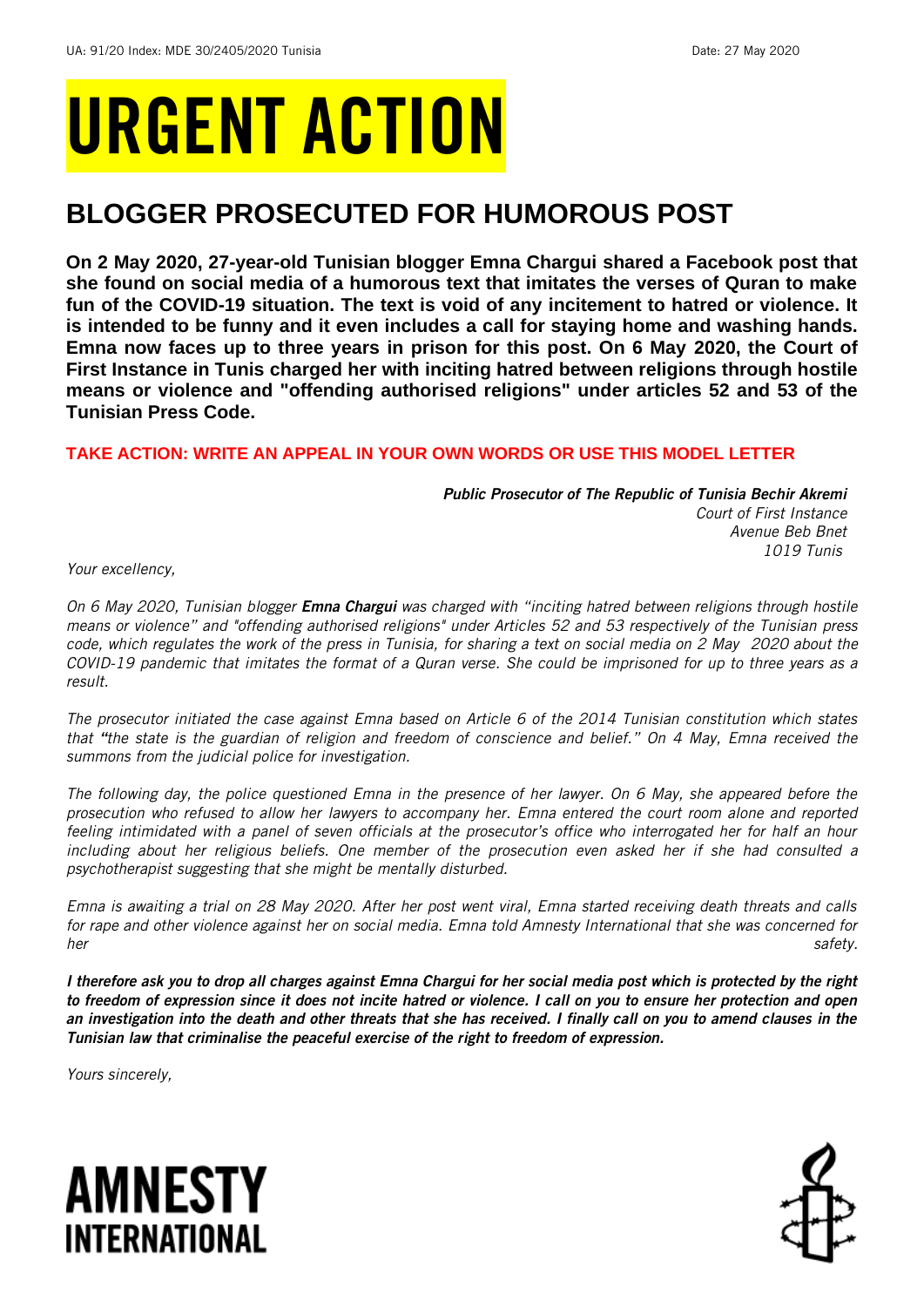## **ADDITIONAL INFORMATION**

*Emna Chargui said that she is a staunch defender of personal freedoms and has been outspoken about freedom of beliefs and conscience, but she only shared this post because she thought the way it described the COVID-19 context in Tunisia was amusing. She said, "I expected that people would get a laugh out of it". The text she shared is a humorous take on the reactions to COVID19 in Tunisia. It imitates the rhymes and format of a quranic verse. It reads as follows: a play on a Quranic verse in terms of structure, mentioning that the virus came from China and that people need to wash their hands and refrain from buying semolina in reference to the shortage of semolina that Tunisia witnesses during the beginning of the lockdown.* 

*Emna mentioned that her blogs and social media posts often trigger waves of insults from people who don't agree with her views but the comments she had received in the aftermath of this social media post were threats that she had never experienced before. She quotes one death threat she received: "here is my name and my picture, I don't care if I go to jail as long as I kill you." Another person sent her a message of her picture with her father with a message threatening to kill her father "get a sponge to wipe his blood once I kill him." Emna has been documenting and sharing screenshots of all the gruesome threats she has been receiving. She doesn't feel safe and had to change her location several times in the past weeks. She told Amnesty International that she didn't even feel safe going to her trial whose date and location are publicly known now.* 

*While Tunisia is known among its neighboring countries for more progressive laws and a constitution that provides a protective framework that grants freedom of expression, religion, and faith, in practice a number of Tunisian laws and fall short on those terms. Despite the fact that Emna Chargui's post does not incite to violence or hatred, she was charged under Article 52 and 53 of the Tunisian press code. Article 52 provides a prison sentence of one to three years and a fine from one to two thousand Dinars (500 USD) to anyone who explicitly calls for hatred between races, religions and inhabitants and uses hostile means or violence or racial discrimination. Article 53 punishes with a fine of one to two thousand dinars everyone who purposefully uses preaching sites for political campaigning and anyone who intentionally infringes on any of the licensed religious rites.*

*Amnesty International has documented a growing trend of prosecutions of bloggers, journalists and activists using legislation that penalize peaceful speech, notably speech deemed to be offensive or defamatory not only toward individuals but also toward state institutions and speech deemed liable to disturb the public order or morality. The Tunisia's 2014 Constitution guarantees the right to freedom of expression under Article 31. Tunisia is party to the International Covenant on Civil and Political Rights (ICCPR), which also guarantees the right to freedom of expression.*

**PREFERRED LANGUAGE TO ADDRESS TARGET:** Arabic and English You can also write in your own language.

#### **PLEASE TAKE ACTION AS SOON AS POSSIBLE UNTIL:** *8 July 2020*.

Please check with the Amnesty office in your country if you wish to send appeals after the deadline.

**NAME AND PREFERRED PRONOUN:** *Emna Chargui (She/Her)*